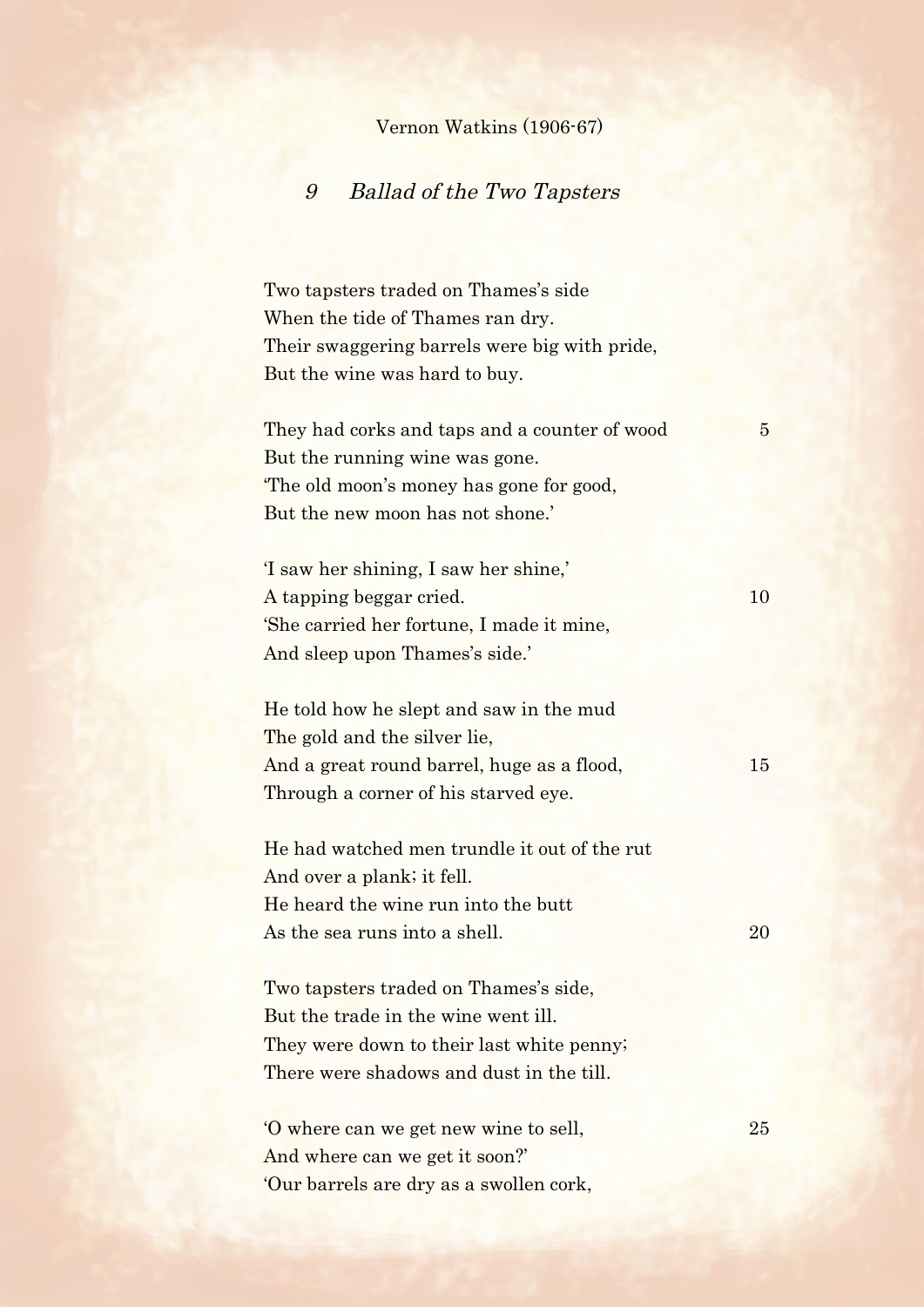| Though round as the round full moon.'            |    |
|--------------------------------------------------|----|
|                                                  |    |
| They fetched an empty barrel,                    |    |
| They rolled it upon its side.                    | 30 |
| They propped it against the window-sill          |    |
| And they pushed the window wide.                 |    |
| Just as the dark came stealing                   |    |
| And the moon rose white and still,               |    |
| They laid it high on its rolling rim             | 35 |
| And left it there to fill.                       |    |
| In a room of fragile moonlight                   |    |
| Under a cask they hide,                          |    |
| And they soon hear mermaids singing              |    |
| Like drowned men under the tide.                 | 40 |
| Asleep like rats in the yellow straw,            |    |
| They dream of a sinking ship,                    |    |
| White horses, a wake, then slipping,             |    |
| A waggoner cracking his whip.                    |    |
| Now from the window leaking                      | 45 |
| The flood of light seeps in.                     |    |
| They hear the rattle of wheels on the street     |    |
| But not one rap at the Inn.                      |    |
| Then up leaps the younger, and leaning           |    |
| Out of the window, cries:                        | 50 |
| Here comes old Beatwind driving                  |    |
| With the glint of gold in his eyes.'             |    |
| 'O where are you going to, Beatwind?'            |    |
| "To Putney's market of wine."                    |    |
| 'And have you got a corner on that cart of yours | 55 |
| For a butt or a barrel of mine?'                 |    |
| 'What wine would it be that you might sell,      |    |
| And how shall you pay the fee,                   |    |